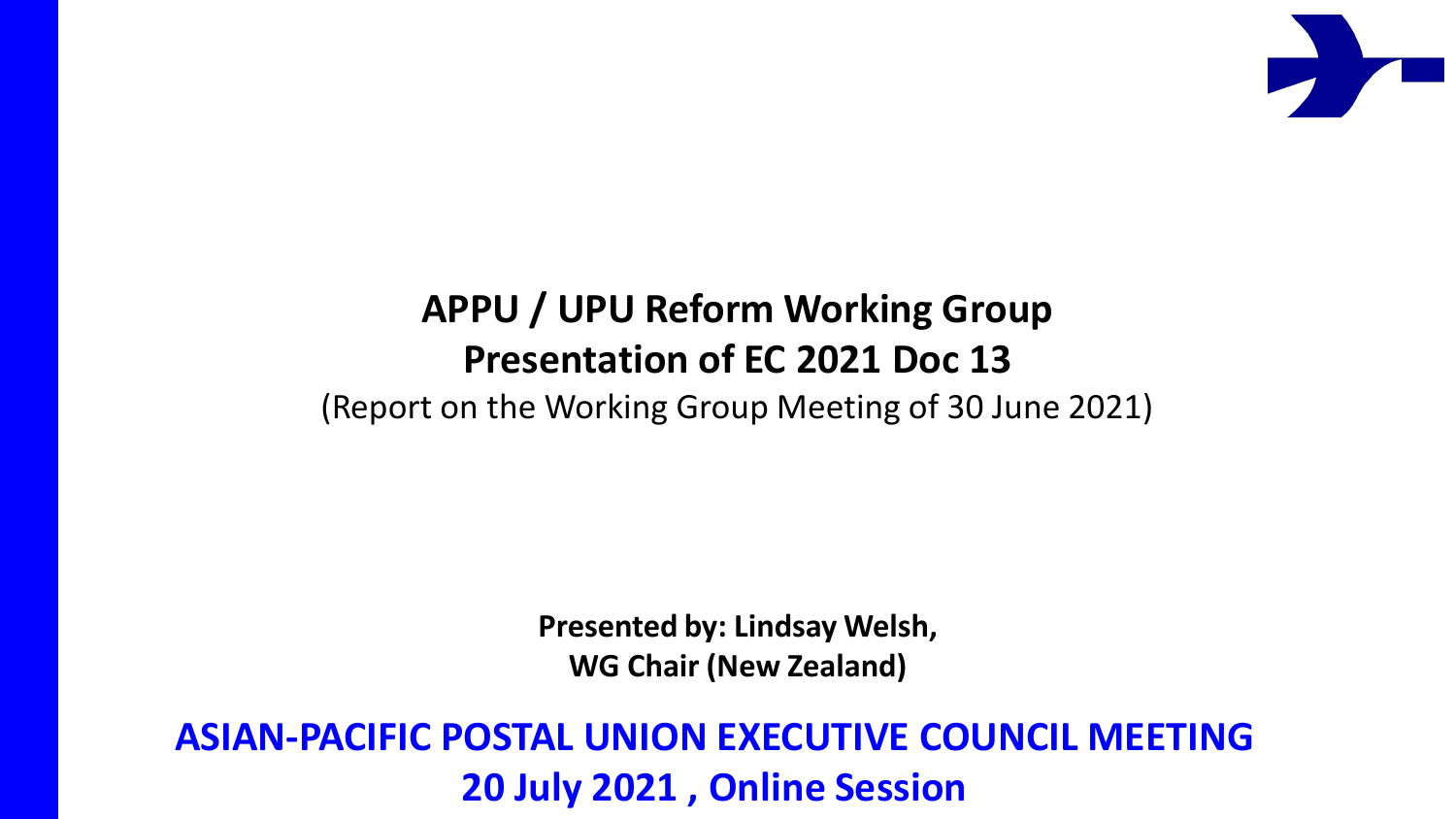#### **Introduction**



- **Reform WG met on 30 June – 21 members and one observer participated**
- **Agenda – nine documents and one presentation**
- **Report on all matters covered – EC 2021 Doc 13**
- **Presentation covers**
	- **key points**
	- **selection of the main decisions**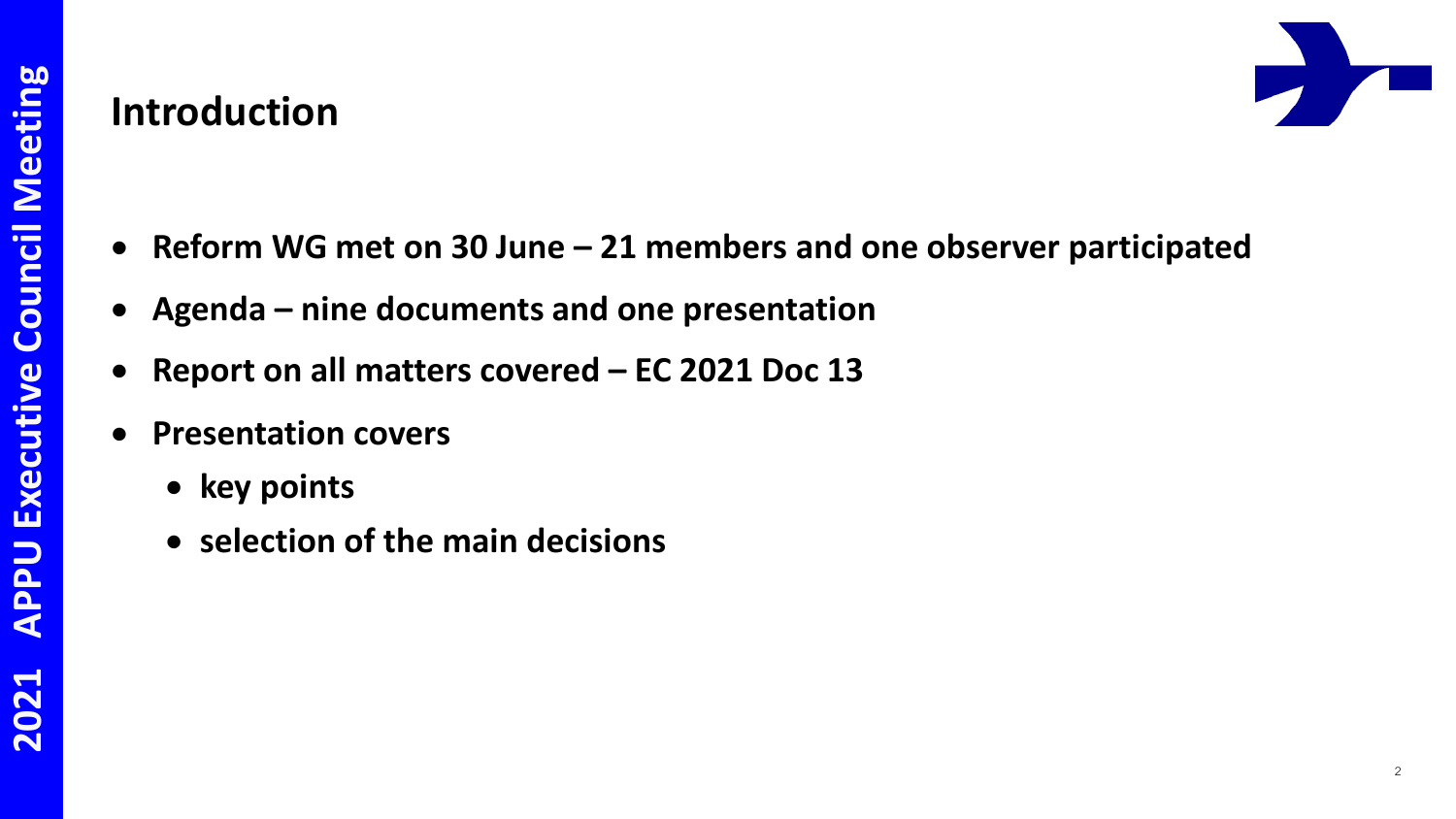## **Workstream 1 (WS 1) – Budget and implementation of 36 Initiatives approved in Tehran, 2017 (Doc 13.1)**

#### **Budget**

 Reform expenditure at 31 May 2021 – in line with budget – and expected to be in line with budget at end of year (unless unforeseen activities are assigned to the Consultant)

#### **EC is asked to note the budget position**

#### **Implementation of 36 Initiatives approved in Tehran, 2017**

- Behind schedule due to other priority work
- Changes to working arrangements should see this improve by December 2021

#### **EC is asked to note the activities position for the 36 Initiatives approved in Tehran, 2017**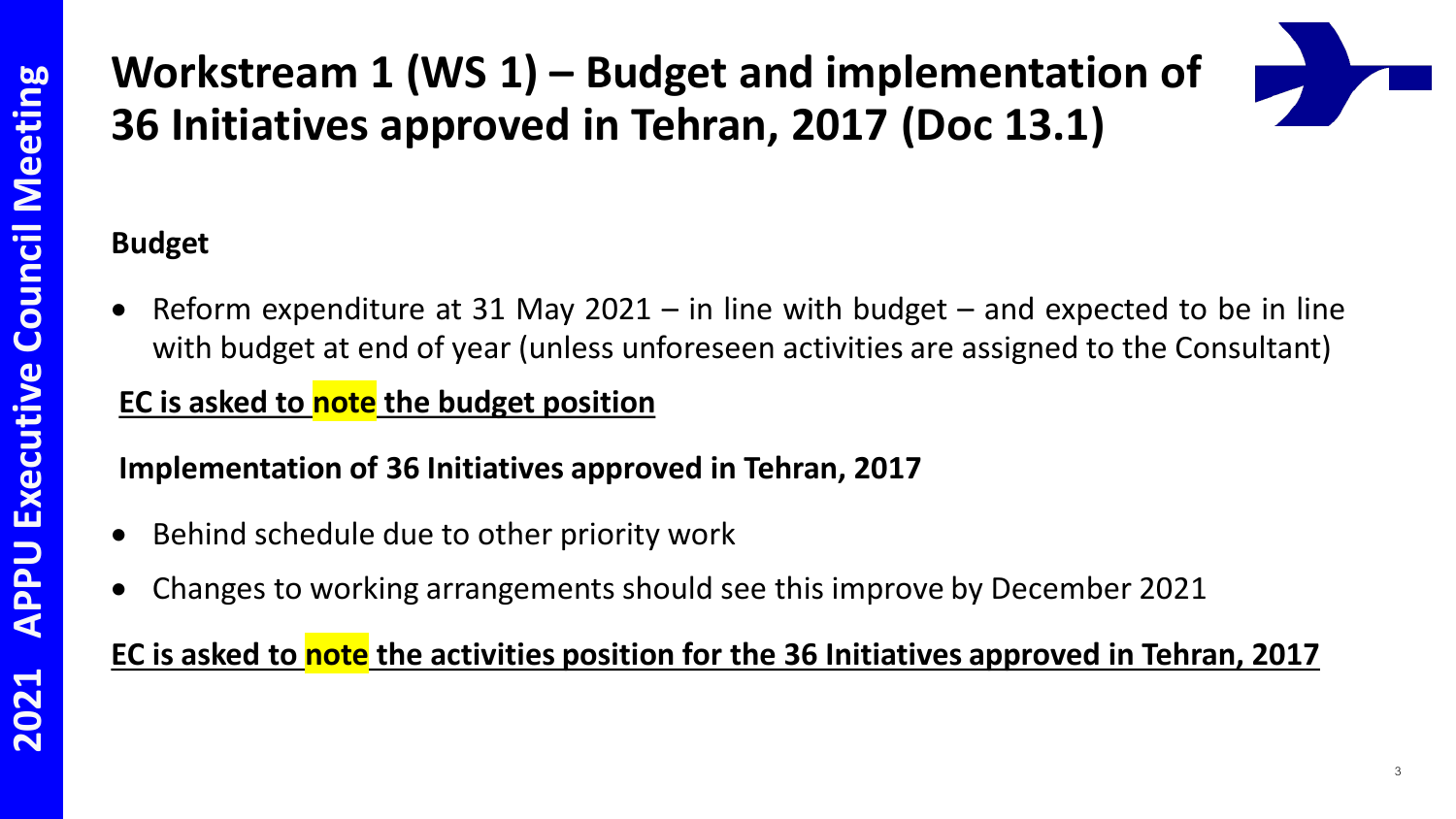## **WS 2 – Nine Initiatives assigned for completion by the Tehran Congress (Doc 13.2)**

- Five of the nine Initiatives were completed by last year
- Two Initiatives to be actioned in 2022 due to the nature of the subject matter
- The other two Initiatives are covered in separate documents i.e.,
	- Initiative 8.5 Update the Duty Statement for the Secretary General; and
	- Initiative 8.6 Process for EC Chair to set objectives for the Secretary General and Bureau and assess whether they have been met

#### **EC is asked to note the position with the nine Initiatives assigned for completion by the Tehran Congress**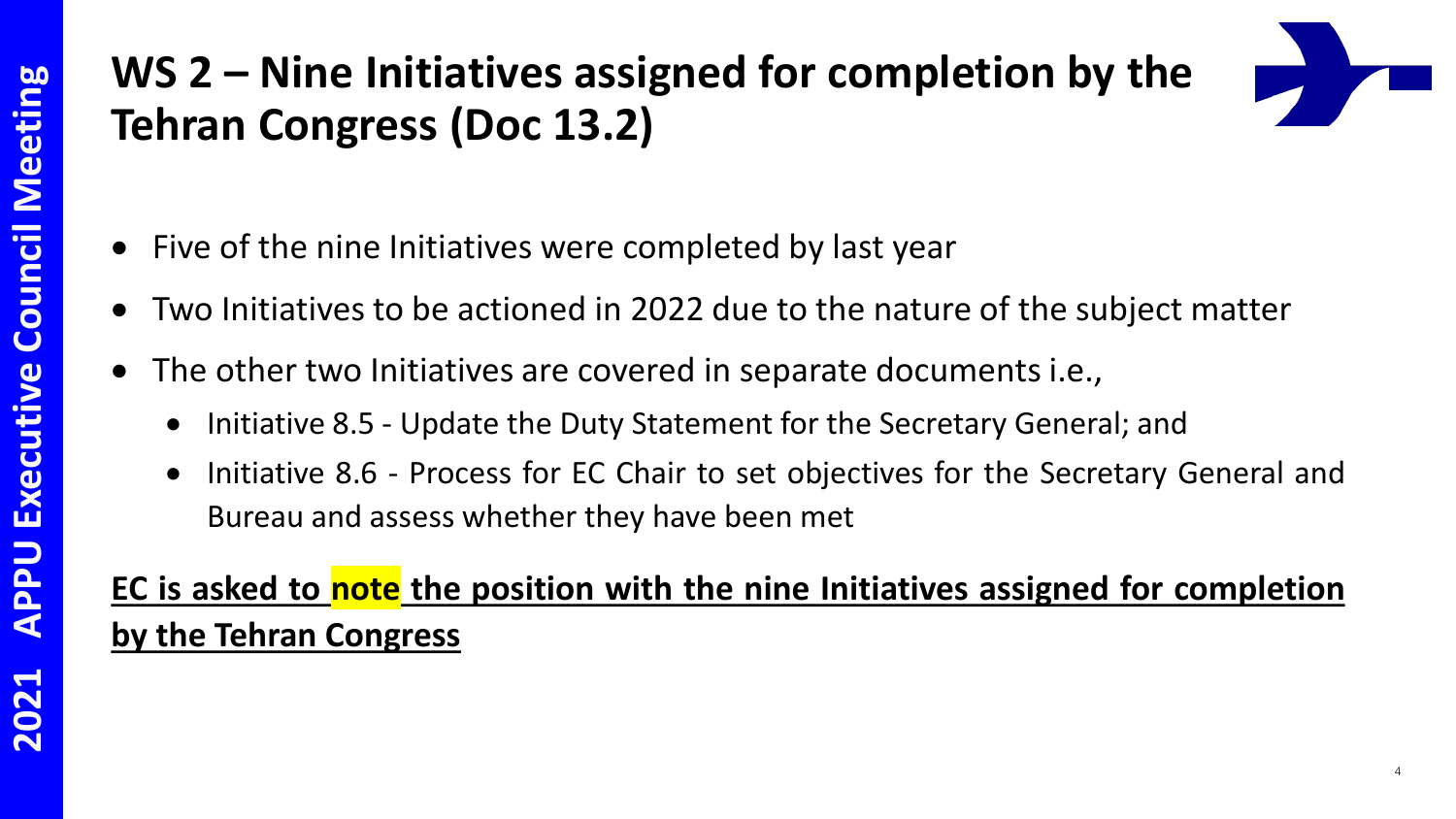## **WS 2 - Initiative 8.5 - Update the Duty Statement for the SG (1) – Actions to be taken by various parties (Doc 13.2.1)**



| <b>Reform WG</b>                                                                                                                                                  | <b>EC Plenary</b>                                                                                                                                                                        | <b>Bureau</b>                                                                                                               |
|-------------------------------------------------------------------------------------------------------------------------------------------------------------------|------------------------------------------------------------------------------------------------------------------------------------------------------------------------------------------|-----------------------------------------------------------------------------------------------------------------------------|
| <b>30 June 2021</b>                                                                                                                                               | <b>20 July 2021</b>                                                                                                                                                                      | August 2021                                                                                                                 |
| <b>Reform WG:</b>                                                                                                                                                 | EC Plenary is being asked to:                                                                                                                                                            | <b>Bureau will:</b>                                                                                                         |
| made decisions for EC endorsement on<br>four matters in the draft PD that required<br>decisions                                                                   | endorse the decisions made by the Reform<br>WG on four matters in the draft PD that<br>needed finalising                                                                                 | make the physical amendment to the<br><b>General Regulations of the APPU Bureau</b>                                         |
| considered<br>recommended<br>and<br>an<br>amendment, for approval by the EC, to the                                                                               | approve the draft PD                                                                                                                                                                     | update the information documentation<br>that will be used for the calling of<br>applications for the role prior to the 2022 |
| <b>General Regulations of the APPU Bureau</b><br>for the replacement of the current<br>description of duties for the SG by the<br>updated draft version of the PD | approve the amendment to the General<br><b>Regulations of the APPU Bureau whereby</b><br>the current description of duties for the<br>SG is replaced by the updated version of<br>the PD | <b>APPU Congress</b>                                                                                                        |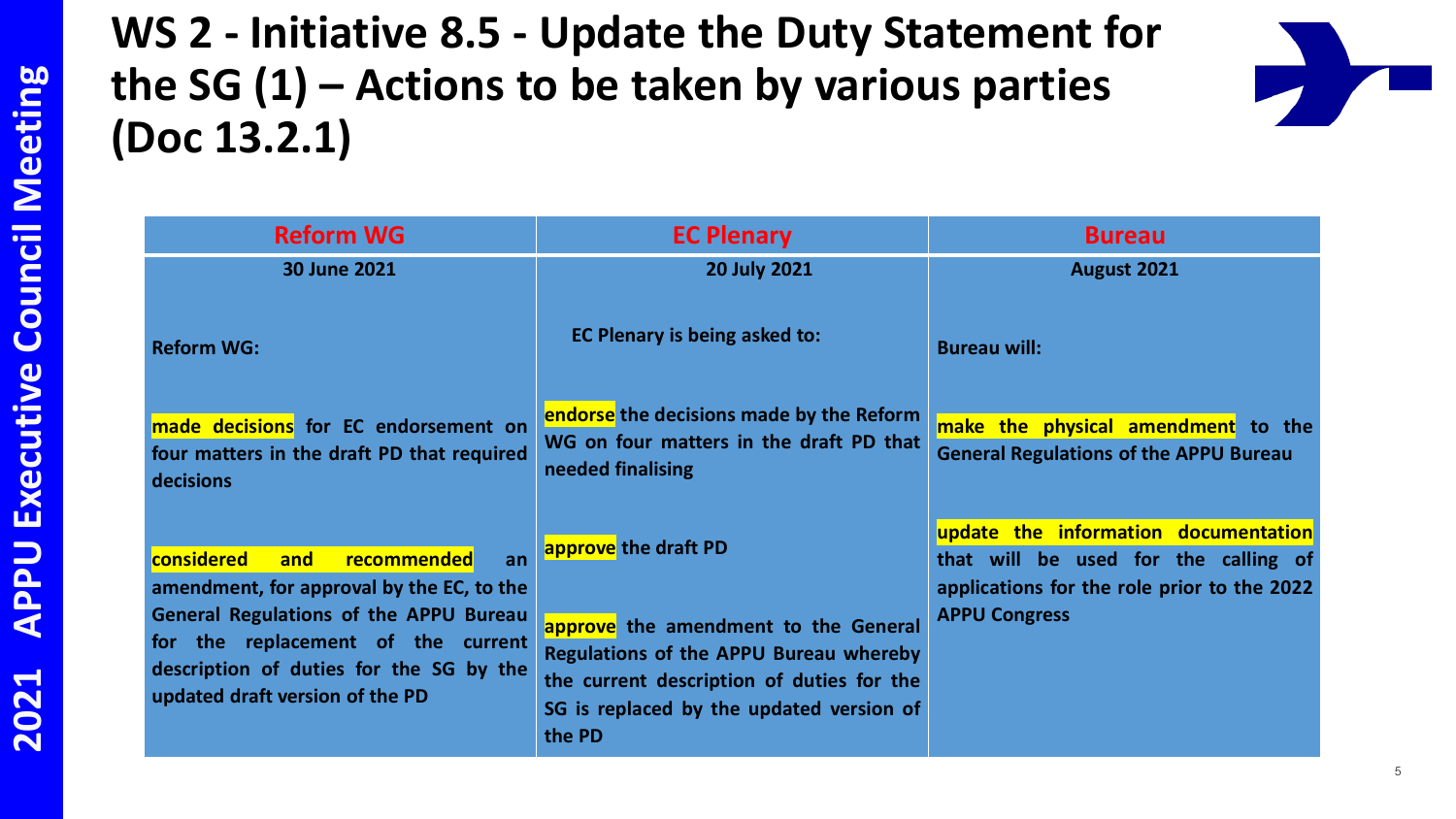# **WS 2 - Initiative 8.5 - Update the Duty Statement for the SG (2) – Endorsement of 4 WG decisions (Doc 13.2.1)**

The area of the PD where the decisions were required was Part 2 "Experience and Qualifications".

- First WG decision four new fields of **academic** study added i.e., **economics, law, science and logistics**.
- Second WG decision **experience** factor was redefined.

Has had **significant** practical experience in management or executive training **in the postal sector or related business, or in the administrative sector, or experience in a coordinating role in an international postal organisation is relevant (as a preferred aspect**).

- Third WG decision could not reach consensus on any of three proposals to change the length of time a candidate should have in a senior position in the postal sector. Current period of five years retained.
- Fourth WG decision proposal to introduce a guideline minimum age for applicants. This was not adopted.

Each of the four aspects was given full consideration. The WG is comfortable to ask for the EC's endorsement of the four items.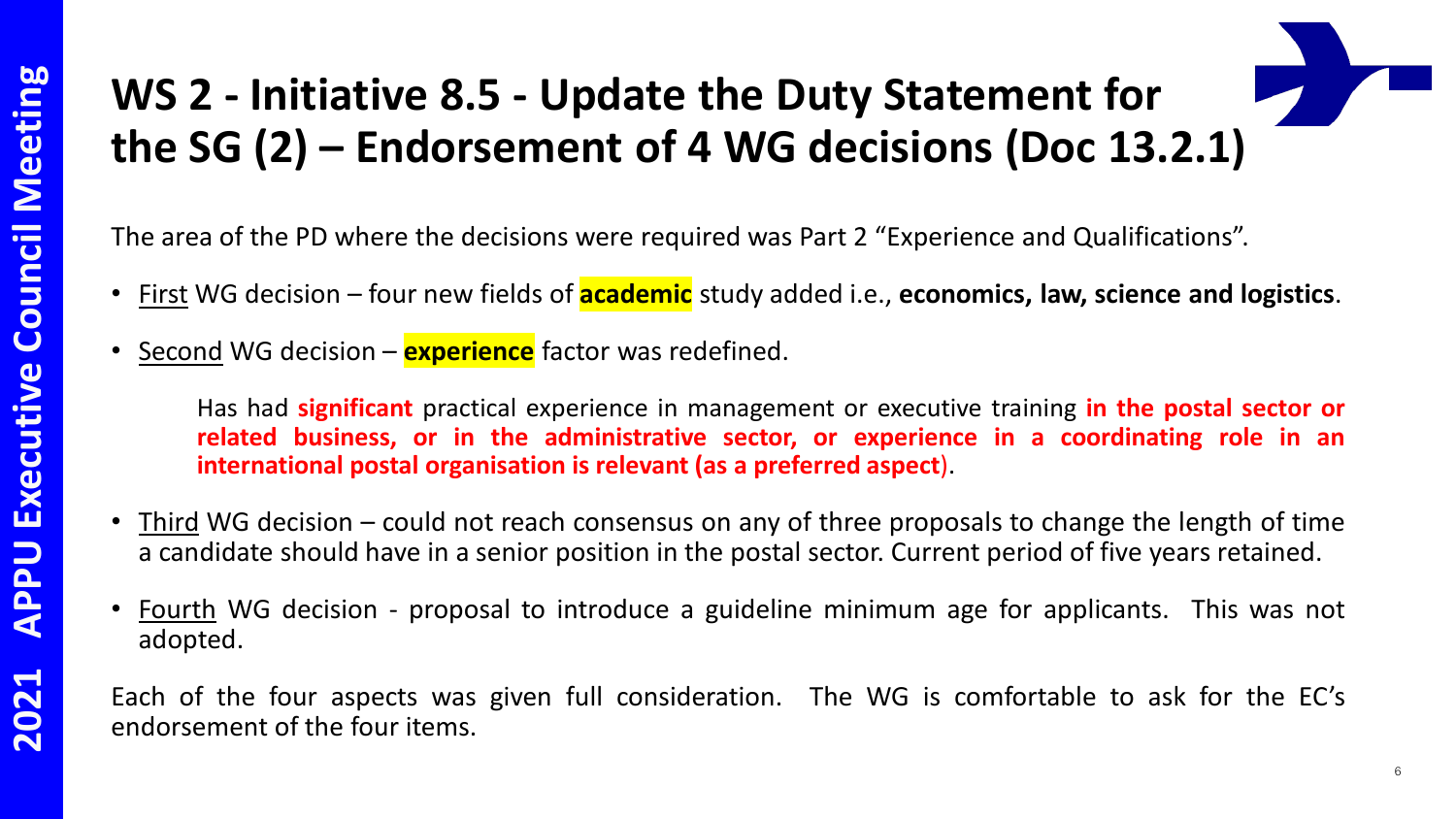## **WS 2 - Initiative 8.5 - Update the Duty Statement for the SG (3) – Approval of draft Position Description (PD) (Doc 13.2.1)**



- Final draft PD is at Appendix 2 of Doc 13
	- Draft document had full circulation throughout the consultation process.
	- Available to members in final draft form for some weeks
	- Significant work done to thoroughly review the three documents that had either been used previously or had been referred to
	- Very detailed process followed to eliminate duplication
- Always be something in a document such as this, that a member might wish to improve
- However, at some point, we need to put our pens to one side and approve the PD
- WG believes that now is the time to do that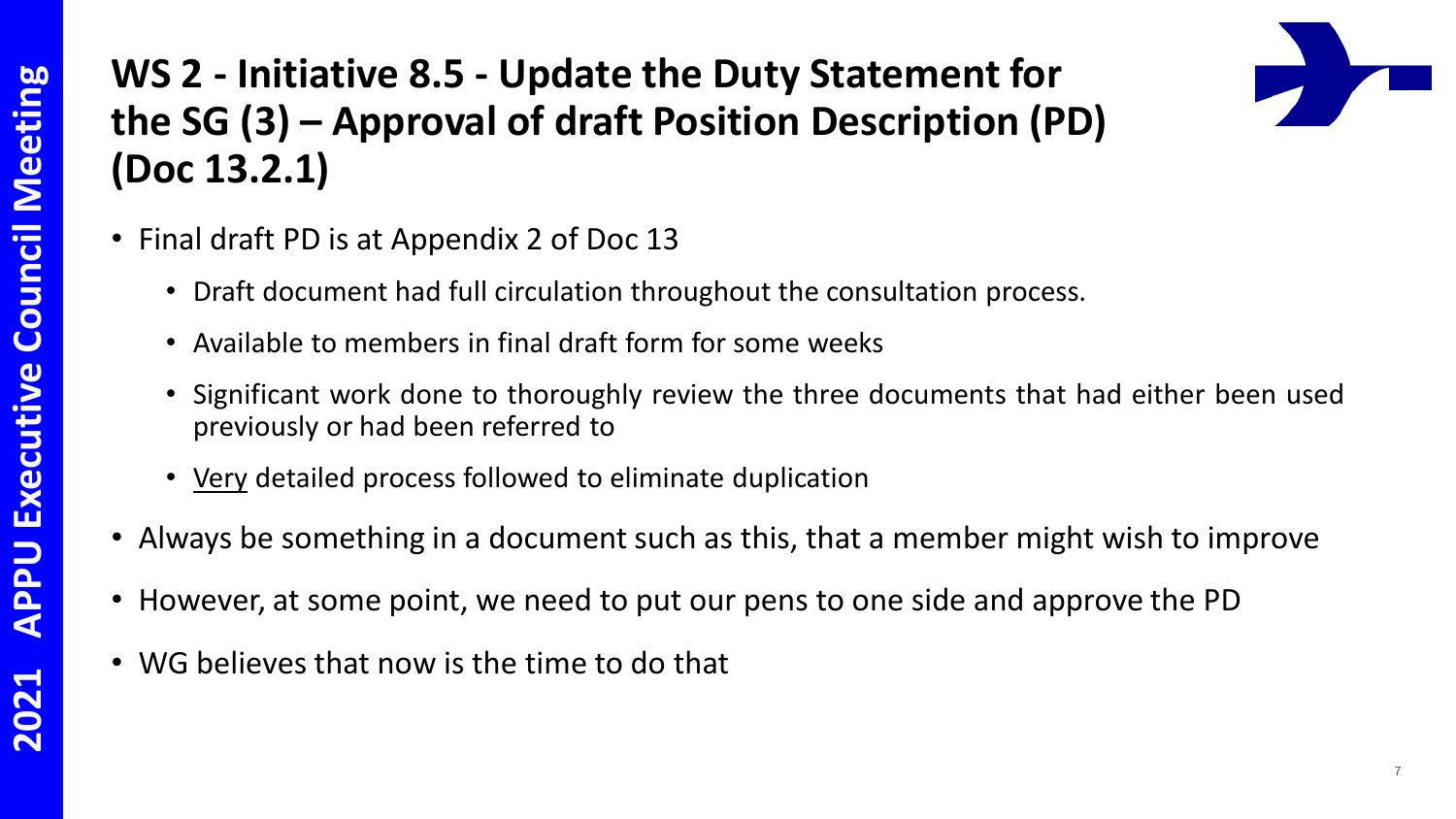## **WS 2 - Initiative 8.5 - Update the Duty Statement for the SG (4) – Approval of amendment to Bureau General Regulations (Doc 13.2.1)**

Article 9, Bureau General Regulations is the current Duty Statement for the SG

WG proposes the amendment process (fully documented in Appendix 3 of Doc 13)

Three parts to the amendment of the Bureau General Regulations

- 1. Replace the current Duty Statement in Article 9 with Parts 3, 4 and 5 of the new PD.
- 2. Add a Footnote to the new Article 9 that full PD is appended to the Bureau General Regulations, including the "Supplementary Information" document
- 3. Add a new Article 9 bis, that specifies:
	- the need to regularly review the PD to make sure it reflects current and future needs; and
	- a process for formal approval of the PD prior to calling for applications to fill the role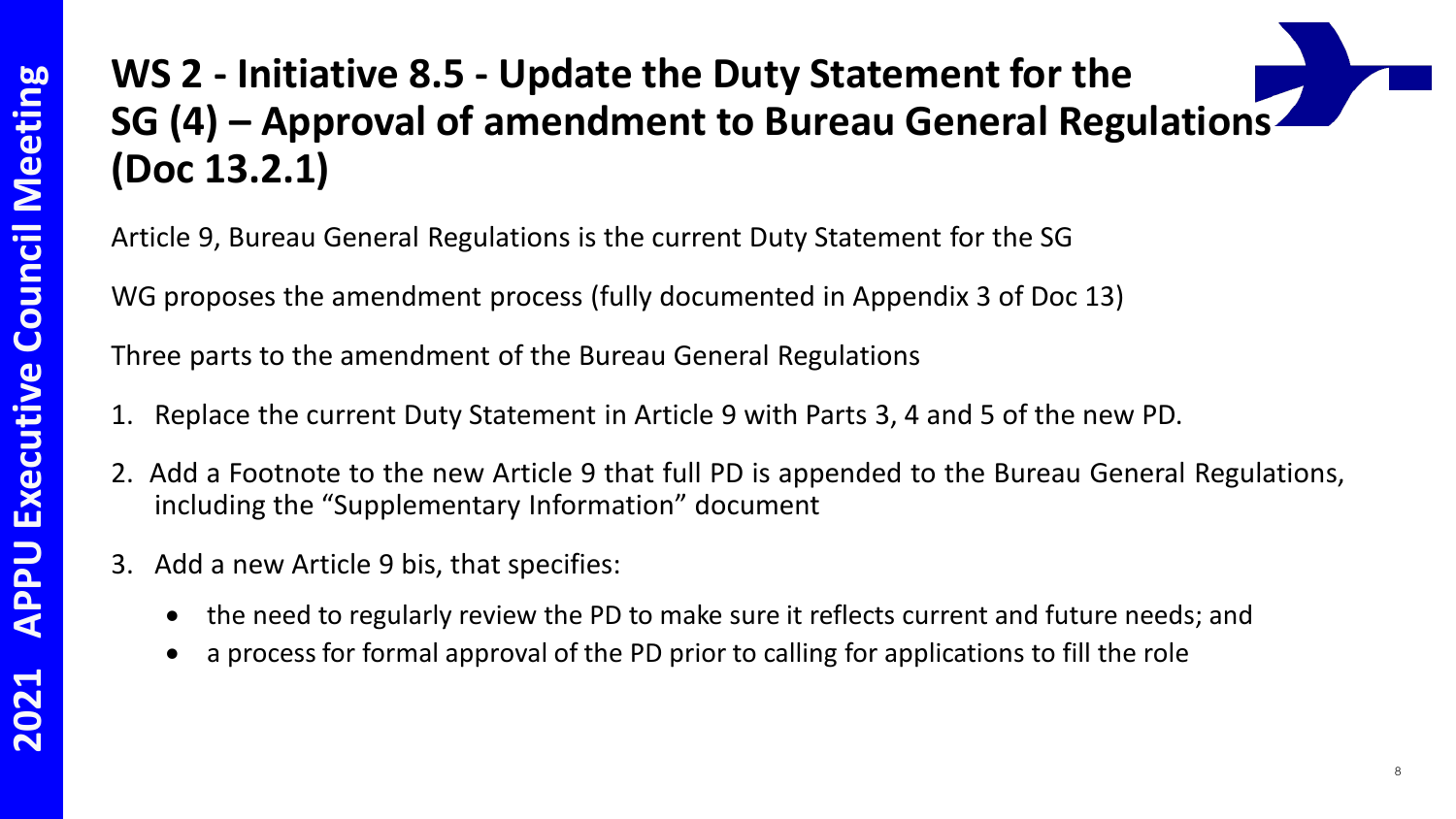## **WS 2 – Initiative 8.6 - Process for EC Chair to set objectives for the SG and Bureau and assess whether they have been met (1) - background (Doc 13.2.2)**

Doc 13.2.2 deals with this matter. The background is as follows:

- The EC has a responsibility to supervise the activities of the Bureau this should be an active role that sets direction and reviews progress in relation to the agreed direction
- There is no system in place for the Administrative and Consultancy Sections to be supervised by the EC
- A process should be established to actively supervise the business of the Administrative and Consultancy Sections
- The WG supported the principles involved
	- Important for the EC and the Bureau to operate on the basis of agreed expectations and agreed achievement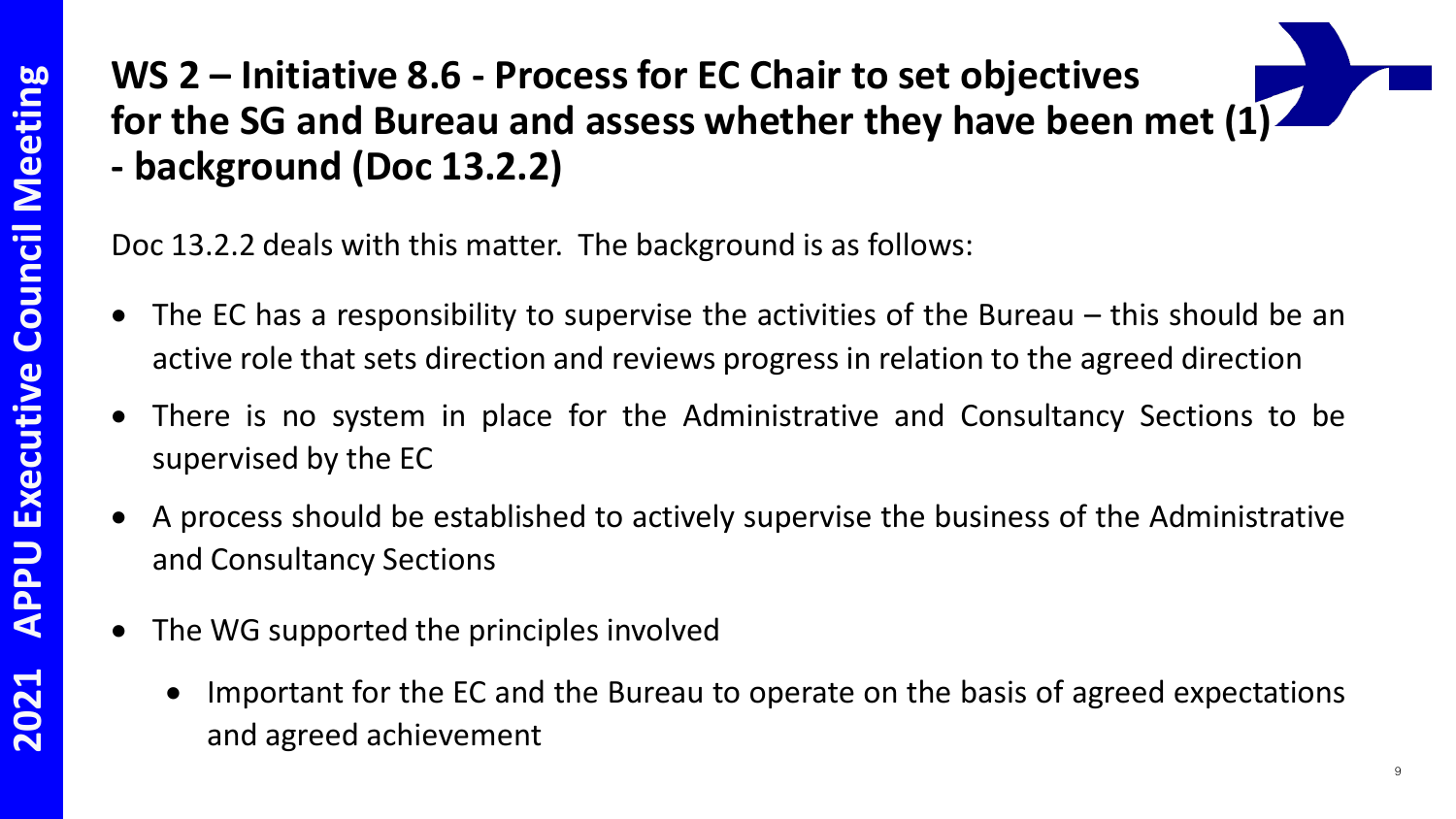## **WS 2 – Initiative 8.6 - Process for EC Chair to set objectives for the SG and Bureau and assess whether they have been met (2) - Decisions (Doc 13.2.2)**

- **note** the focus of EC 2021 Doc 13.2.2 is the Administrative and Consultancy Sections
- **note** the role of the EC to supervise the activities of the Bureau
- **note** the absence of a process that enables the EC to carry out its supervision role in the manner observed between Boards (EC) and CEOs (SG) in business today
- **note** the proposal to develop and implement a supervision process for use from 1 January 2023
- **approve** the EC and the Bureau working together to implement, by 30 June 2022, an objectivesetting and performance-assessment process, including the specific goals and objectives to be achieved, to be used by the Bureau from 1 January 2023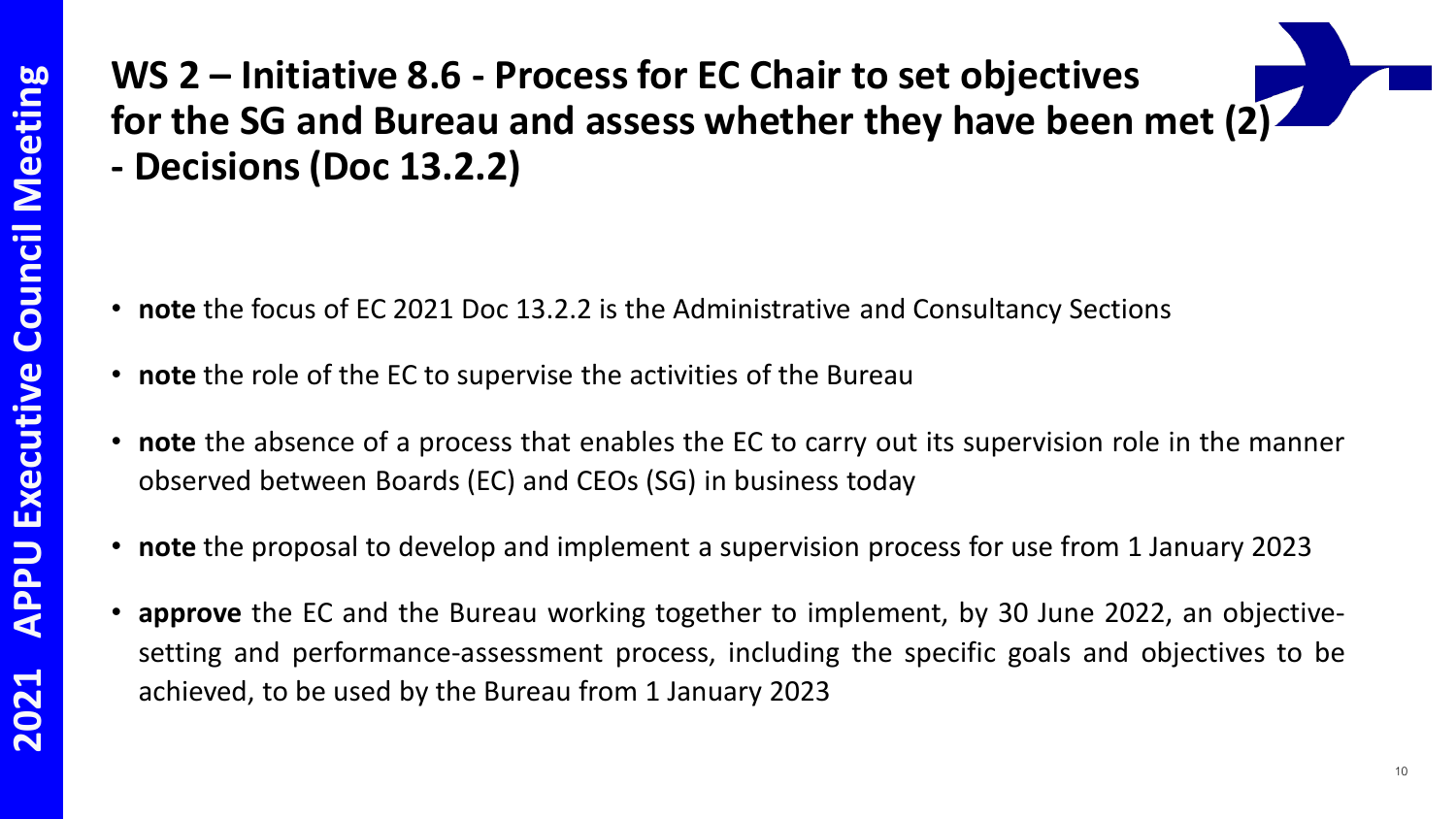#### **WS 3 – Implementation of 2018 Member Survey (Doc 13.3.1)**

- Implementation of the Survey has been completed
- Only one item that needs this meeting's attention i.e., the Survey, again, raised issues with the:
	- content and focus of EC meetings; and
	- synergy, alignment, better use of resources between organs of the Union
- Need to do more than "noting" these repeated issues specific action should be taken. WG proposes the EC:
	- **approve** the development of specific programmes to address the two key areas (content and focus of EC meetings; synergy, alignment, better use of resources between organs of the Union), and that action and outcomes regarding these matters form part of the accountabilities of the Bureau.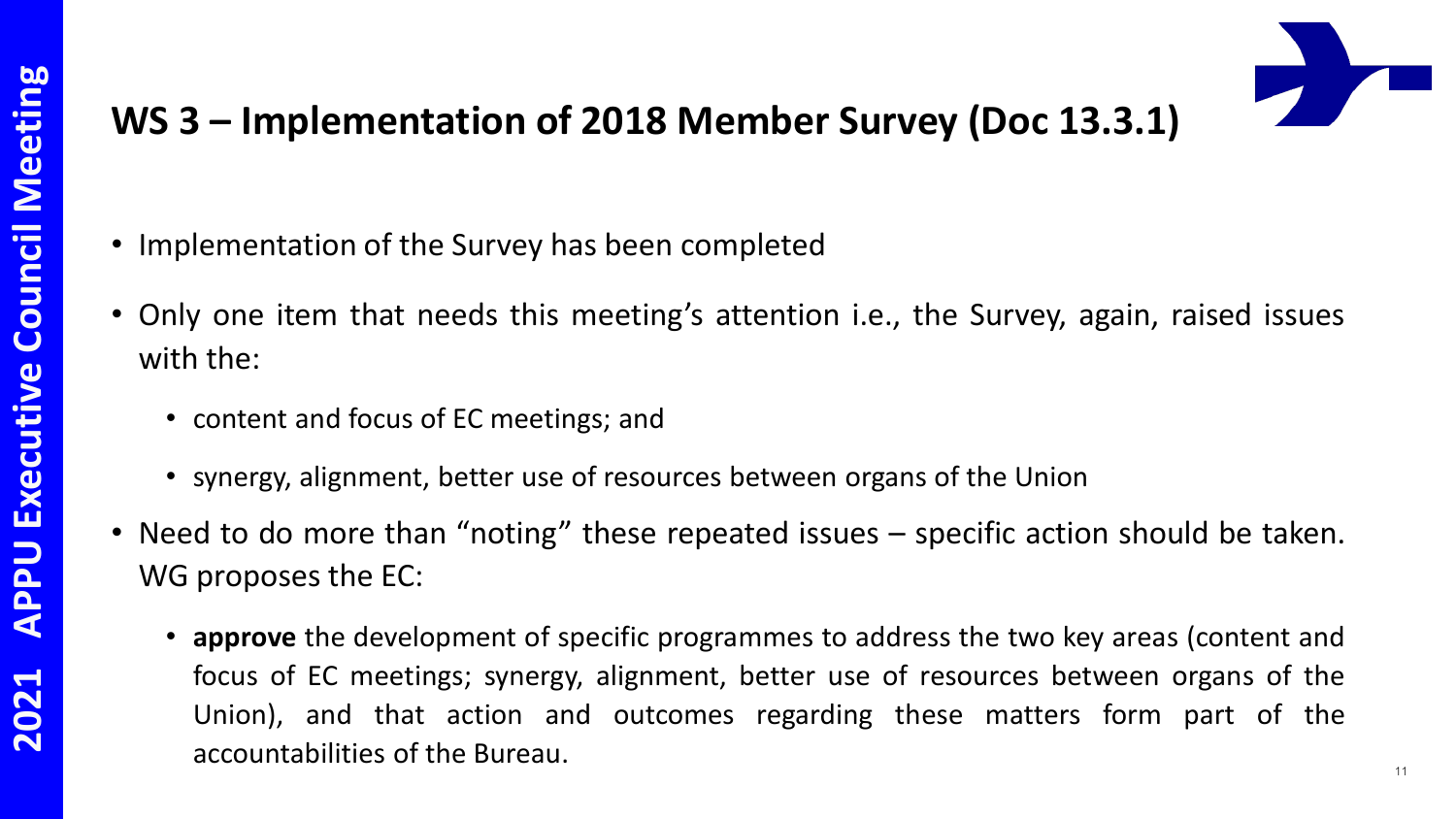### **WS 3 – Discontinuation of agenda item for deferred activities (Doc 13.3.2)**

- The three deferred items covered in this part of the Reform agenda up until last year, have moved to other streams i.e.,
	- Template documentation for the Bureau no further need (now part of BAU)
	- Review of APPU governing documentation now has its own workstream
	- Website enhancement absorbed into Bureau IT review
- The simple conclusion to this item is for the EC to:
	- **note** that, as the three work items have now been taken care of through other arrangements, this area of activity (i.e., Workstream 3, Sub-item 13.3.2, will be discontinued.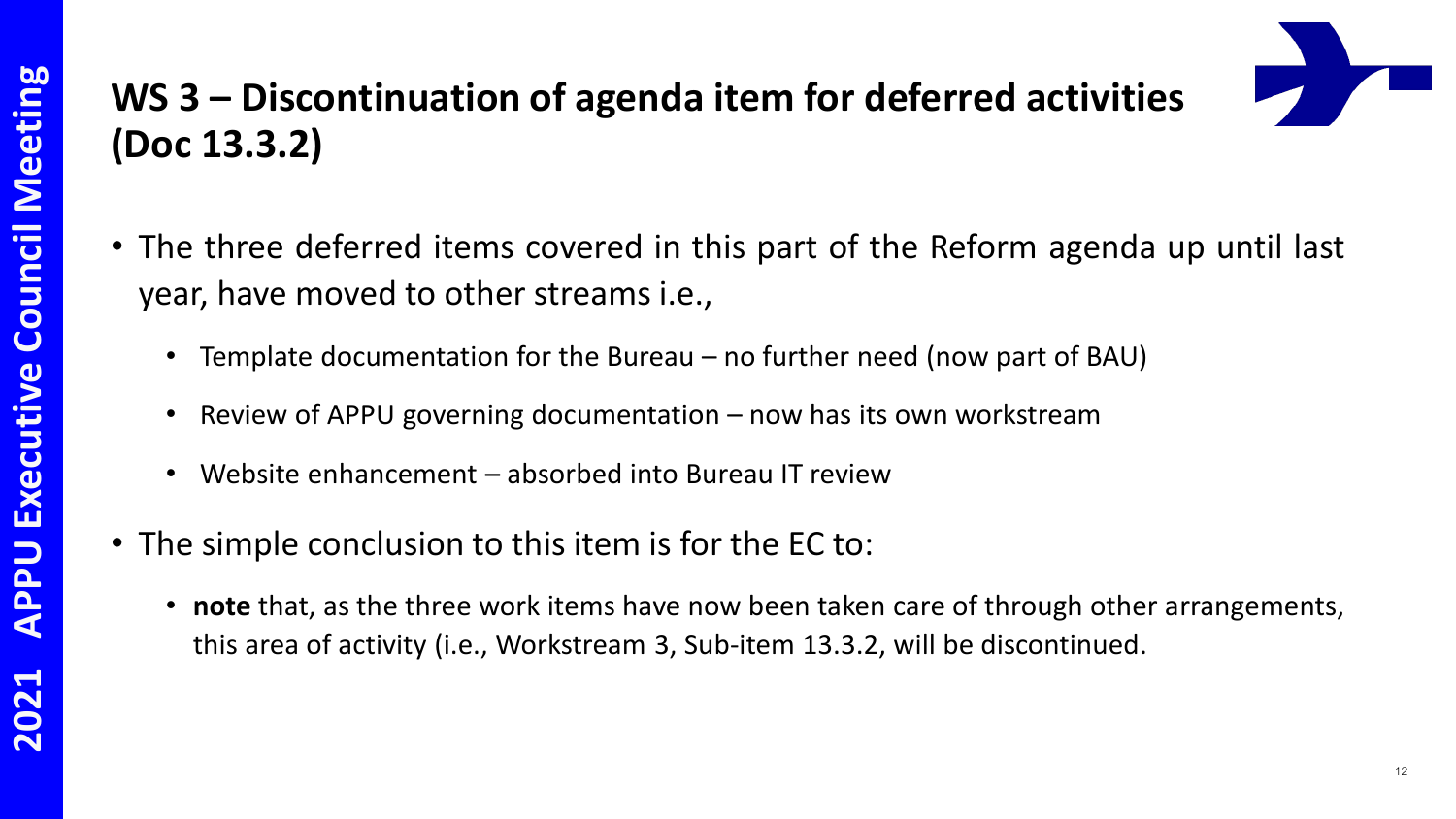#### **WS 3 – Review of APPU governing documents - 1 (Doc 13.3.3)**

- An important part of the reform activity a lot of good work being done
- Doc 13.3.3 set out key detail of the project
- Over the next 12 months there will be reports and drafts from the team on various governing documents – major assignment
	- A number of the documents need updating the team will do that
	- We will possibly discover uncompleted actions from the period immediately after the merger of the Central Office and Training College in 2001-2002 – these will be dealt with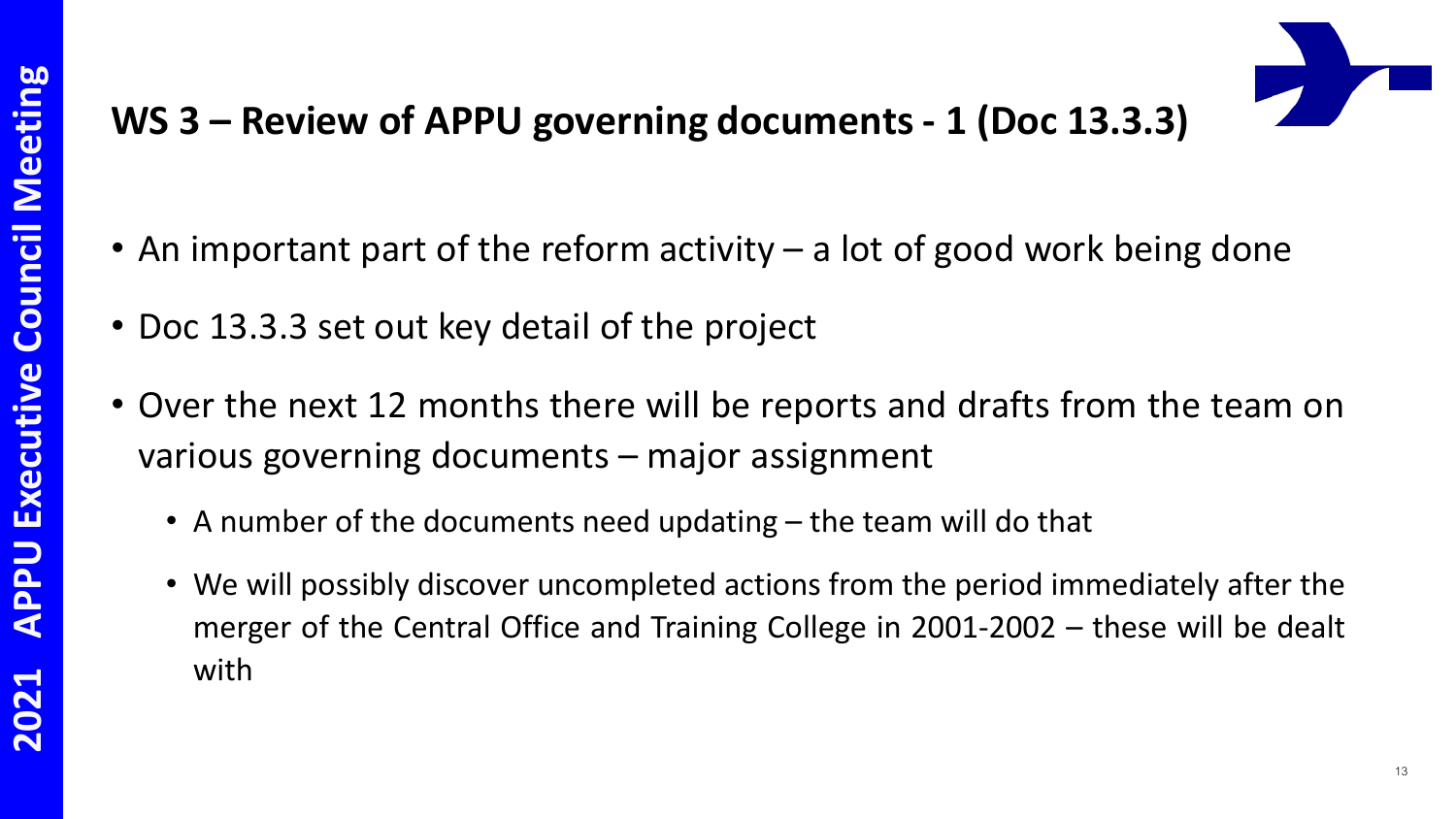

## **WS 3 – Review of APPU governing documents - 2 (Doc 13.3.2)**

#### The EC to:

- **note** the background to the review of the APPU governing documents
- **note** the following aspects of the assignment:
	- personnel involved
	- purpose
	- scope
	- method
	- timing and initial progress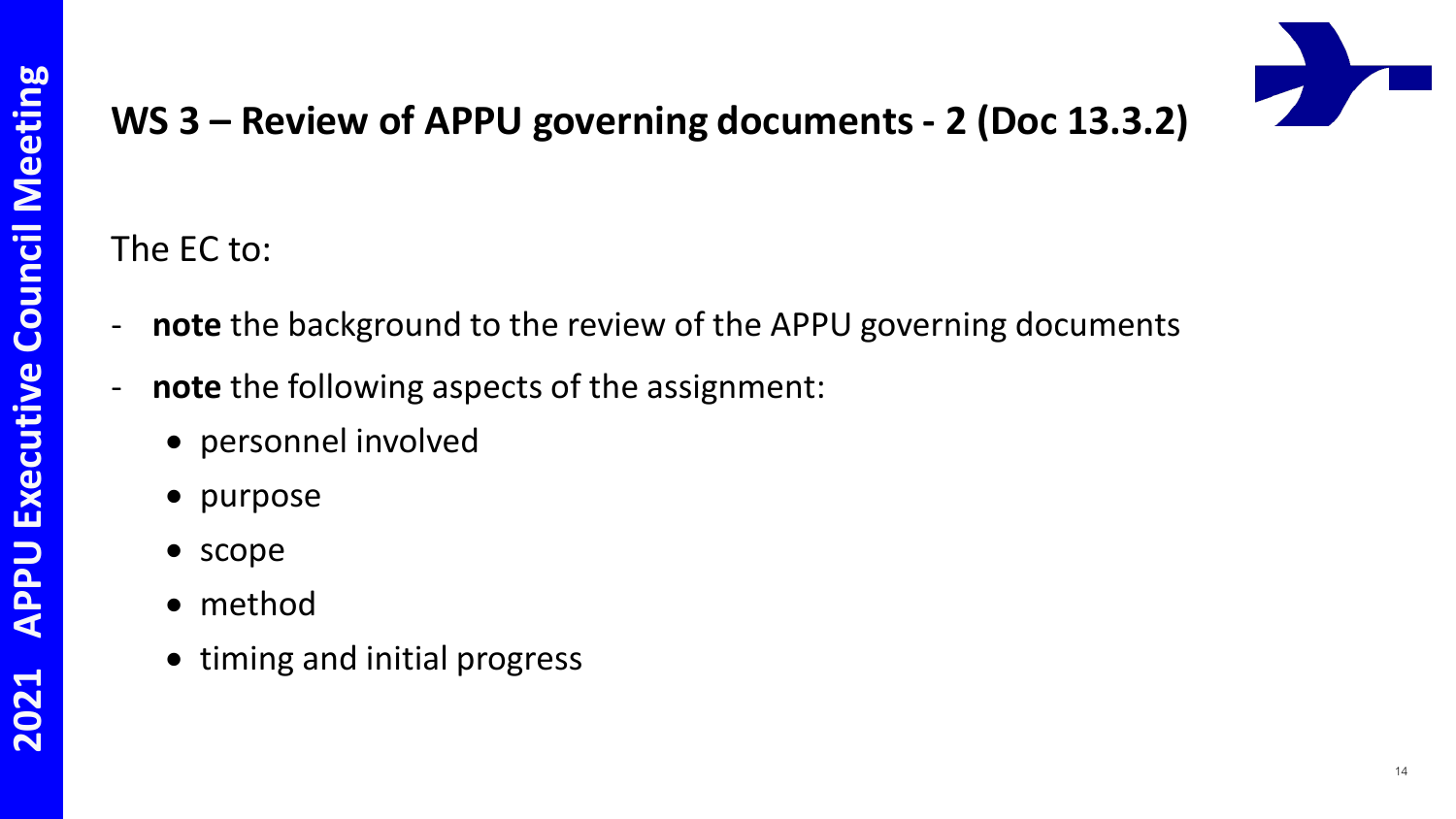### **WS 4 – Review of Consultancy Section: direction and evaluation (Doc 13.4.1) - 1**



The first of our two items in Workstream 4 is the Bureau's Consultancy Section

- 2020 EC meeting asked for an update on the direction and value of RTCAP
- Unfortunately, the pandemic has prevented a lot of the planned work for the Consultancy Section taking place - thus, a worthwhile report cannot be provided
- Mr Tan has a contract to March 2022. The time until then will be used to do whatever work is possible on value and direction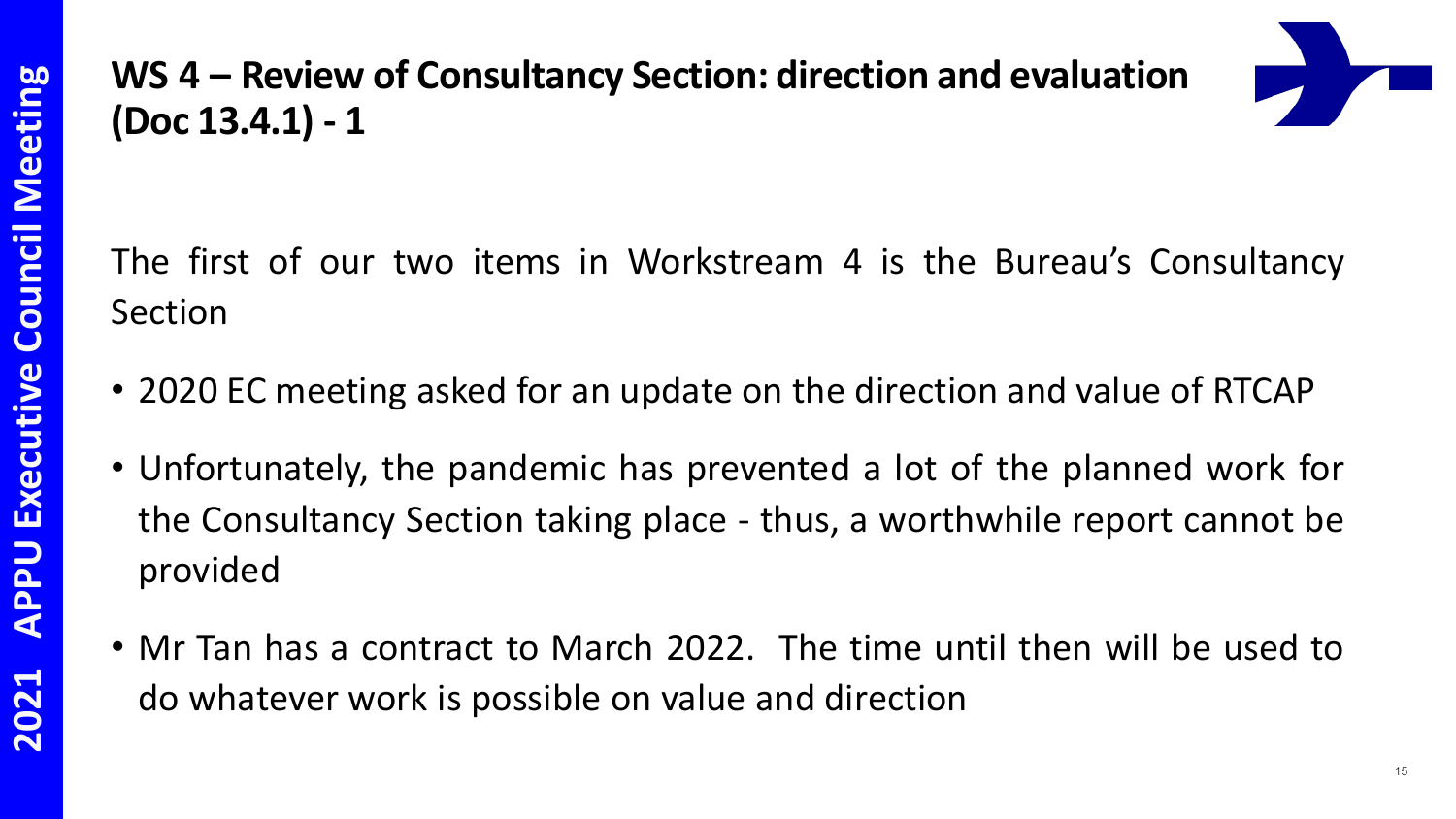#### **WS 4 – Review of Consultancy Section: direction and evaluation (Doc 13.4.1) - 2**



The EC is asked to:

- **note** the relocation of RTCAP from Singapore to Bangkok and the creation of the Consultancy Section as the organisational structure for the unit
- **note** the plan to direct and evaluate the work of the Consultancy Section from July 2020 and provide an update report to the 2021 EC or Congress
- **note** the impact of COVID-19 on the Consultancy Section activities and, in particular, that it has simply not been possible to achieve the intended work on direction and evaluation
	- **note** the plan for the next year in terms of direction and evaluation of the Consultancy Section